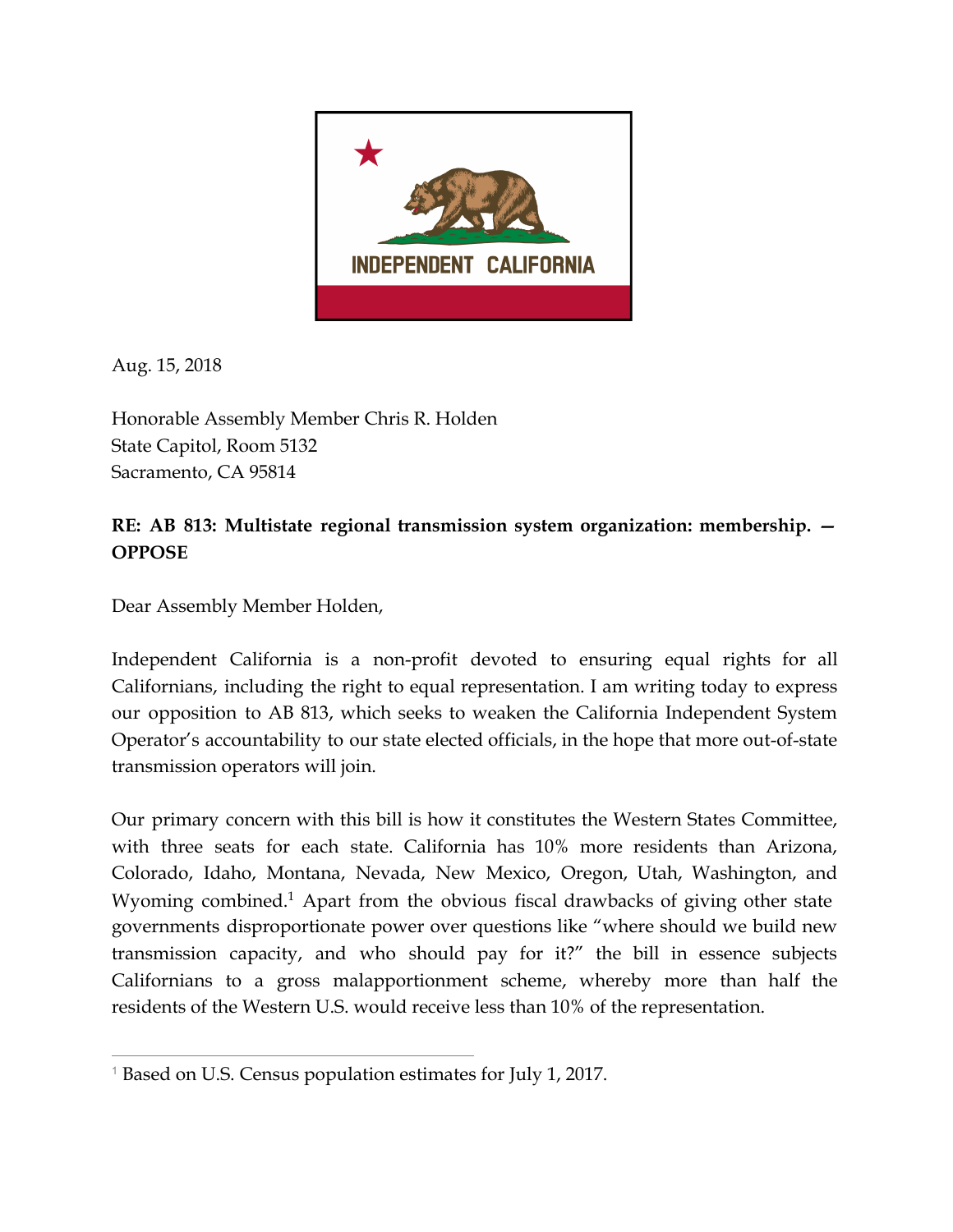Not only is it surprising that such a proposal should originate from *our own* state legislature, but we suspect that, as written, the bill may violate the guarantee of equal protection under the law in both the 14th Amendment of the U.S. Constitution and Section 7 of Article I of the California Constitution.

We note that the Western States Committee is not a mere forum for state governments to discuss grid regionalization (which would not require a bill). The legal text of AB 813 gives the Committe open-ended authority over "guidance to the Independent System Operator on all matters of interest to more than one state." Futhermore, as the bill's digest notes, the California ISO proposed in 2016 (and presumably still intends) to give the Western States Committee primary approval authority over certain California ISO proposals, *as well as veto power over new nominees to the ISO board*.

We agree with the NRDC, the primary environmental group in support of this bill, about the urgent importance of combatting climate change. However, along with Sierra Club California, Earthjustice, Climate Action Campaign, and several local chapters of 350.org, we disagree that this bill, as written, will help combat climate change, and may in fact exacerbate it.

In addition, Clean Coalition makes a compelling case that the core idea behind this bill is flawed.<sup>2</sup> If California really means to get anywhere near  $100\%$  renewable energy, we will need significant energy storage to deal with the intermittent output of wind and photovoltaic solar. Moving energy over long distances is an old way of doing things; now that the price of batteries is low and continuing to plummet, we may be better off investing in infrastructure that can move energy through time.

Thus, even a successful grid regionalization bill would have unintended consequences. We might invest money in extra transmission capacity that we should have invested in storage solutions and advanced control systems. We might reach a point where parts or all of California are capable of being energy-independent, only to have to contend with an unaccountable regional ISO that insists on top-down regional planning.

Put another way, California now has the opportunity to model to the rest of the world a clean, reliable, comprehensive renewable energy solution that can work anywhere that the sun's rays fall. In contrast, grid regionalization proposes, *at best*, to impact power

<sup>2</sup> See "Re: OPPOSE AB 813" dated June 15, 2018.